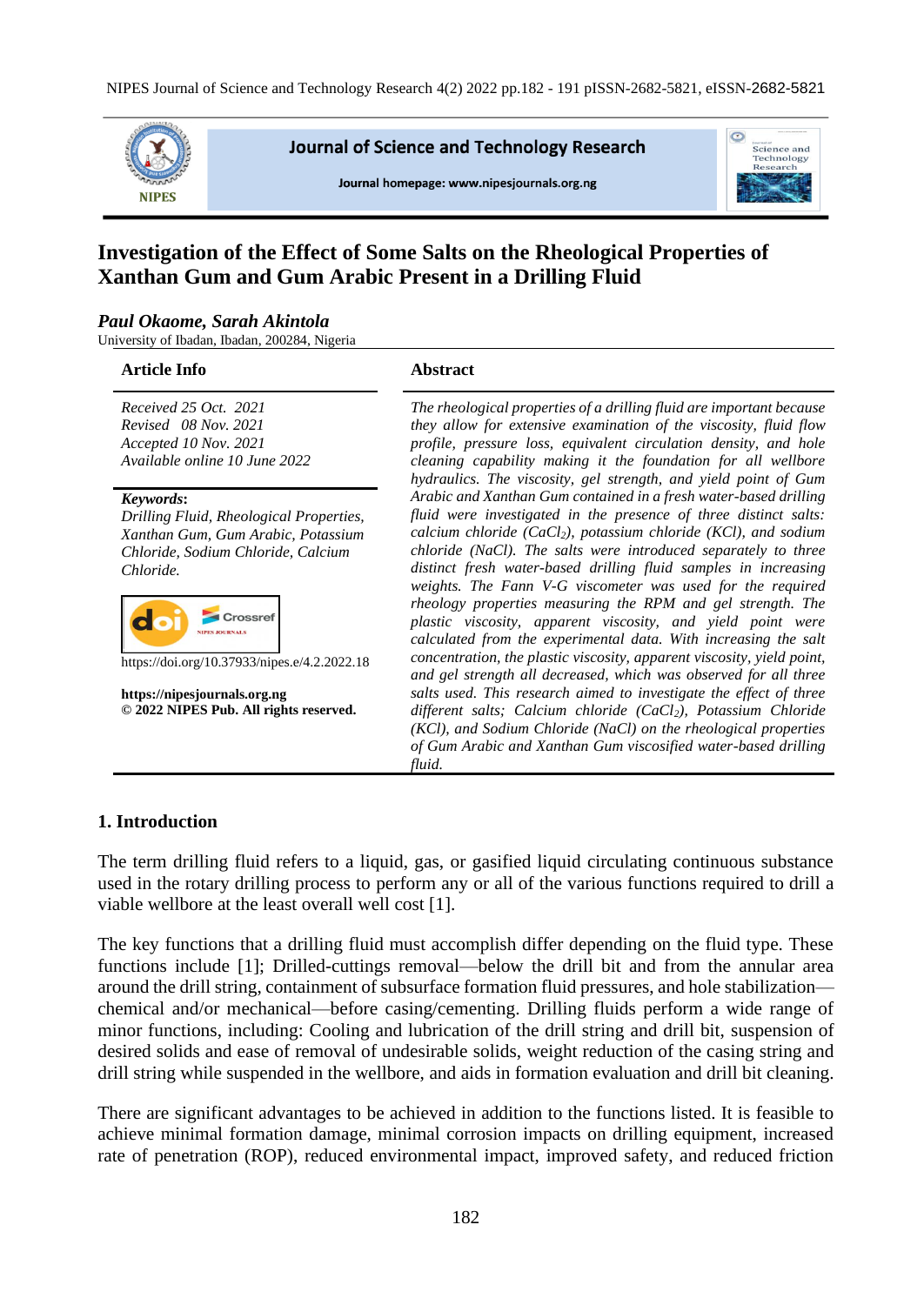pressure losses if these fluids are properly selected [1]. Failure of a drilling fluid to accomplish any or all of its tasks might result in very expensive drilling issues [1].

Most drilling issues are caused by the drilling fluid utilized, either directly or indirectly [1]. As a result, the effectiveness of a drilling program, as well as the potential to lower overall drilling costs, are dependent on the right selection and maintenance of a drilling fluid, as well as an understanding of and application of its functions [1].

The petroleum industry uses many types of polymers and chemicals to design drilling fluids that meet certain functional requirements, such as suitable drilling fluid rheology, density, fluid loss control properties, and so on [2]. Because of its relatively stable viscosity properties as a function of salt content, pH, temperature, and shear degradation, xanthan gum, an extracellular polysaccharide produced by Xanthomonas Campestris [3], has spurred interest in both of these areas. Because of its distinctive rheological qualities, xanthan gum has been widely employed as a viscosifier in the oil industry [4].

Gum Arabic is mainly obtained from Acacia Senegal [5]. Because gum Arabic dissolves easily in water and produces low viscosity solutions, it is rarely used as a thickening agent [6]. In the presence of electrolytes and at high and low pH values, the viscosity of Gum Arabic solutions reduces. Due to denaturation at pH and precipitation of the high molecular, mass protein, and rich components, the viscosity of Gum Arabic solutions decreases irreversibly after heating. Long before bottling, it is utilized as an emulsifier in the encapsulation of oils. At the oil-water contact, Gum Arabic can also create thick visco-elastic films [6].

Different kinds of salt have been added to water-based polymer drilling fluids in some well trajectories to impact the necessary weight needed to control the prevailing formation pressure, where the polymer is required to meet the viscosity needed to improve the fluids' solid transporting capability [7]. Salts have been added to drilling fluids used in deepwater wells in particular to suppress hydrate and clay formation, however this has resulted in fluid properties that are sometimes unstable and not desirable [8].

This research investigates the effect of three different salts; Calcium Chloride (CaCl<sub>2</sub>), Potassium Chloride (KCl) and Sodium Chloride (NaCl) on the rheological properties of Gum Arabic and Xanthan Gum viscosified water-based drilling fluid. Rheological properties include; viscosity which is the internal resistance to the flow of fluid, which is a measurement of the attractive forces of the drilling fluid while at rest or under static conditions [1]. It is measured in  $\frac{1}{5}$  (10 sec/10min) and the yield point which is a measure of the electro-chemical attractive forces within the drilling fluid under flowing conditions [1]. It is the initial resistance to flow caused by electrochemical forces between the particles [1].

A non-Newtonian fluid is one whose viscous property cannot be described by a single term. Rather, the viscous property is approximated to behave in accordance with one of the following assumed models [1]:

| • Bingham plastic:   | $\tau = \tau_{v} + \mu_{p} \gamma$ |  |
|----------------------|------------------------------------|--|
| $\bullet$ Power law: | $\tau = K\gamma^n$                 |  |

• Power law yield:  $\tau = \tau_{v} + K\gamma^{n}$ (3)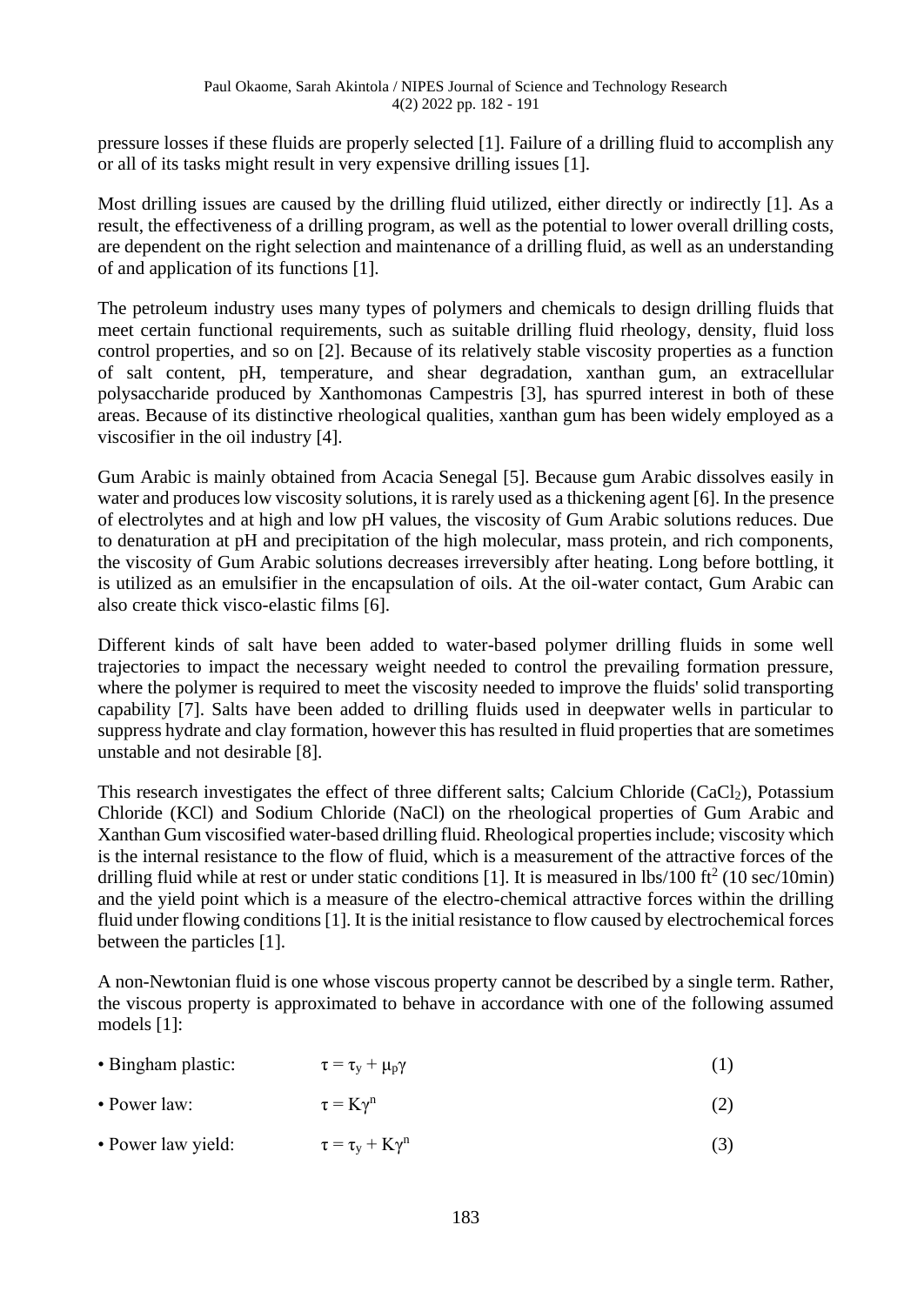Paul Okaome, Sarah Akintola / NIPES Journal of Science and Technology Research 4(2) 2022 pp. 182 - 191

• viscosity, 
$$
\mu = \frac{\text{shear stress}, \tau}{\text{shear rate}, \gamma} \frac{\text{Dynes, sec}}{\text{cm}^2} \text{ (defined as noise)}
$$
 (4)

In the oil field, the Bingham Plastic Model is the most extensively used mathematical rheological model [1]. The 600 and 300 readings on the Fann VG Meter were used to obtain all of the data. The model assumes that the fluid under consideration behaves linearly on the shear rate-shear stress curve, but has a positive yield stress. Although most drilling fluids do not exactly follow the Bingham plastic model or any universal model, their behavior may typically be predicted with reasonable accuracy [1].

The Bingham Plastic model's equation is:

$$
\tau = \mu_p \left(\frac{\gamma}{300}\right) + y_b \tag{5}
$$

Plastic Viscosity,  $\mu_p(PV) = \Phi_{600} - \Phi_{300} (cP)$  (6)

Apparent Viscosity,  $(AV) = \Phi_{600} / 2$  (cP) (7)

$$
Yield Point, y_b (YP) = \Phi_{300} - \mu_p (Ib/100ft^2)
$$
\n(8)

 $\tau$  = shear stress (Ib/100ft<sup>2</sup>)

 $\tau_{v}$  = yield value or yield stress

 $\mu_p$  = Bingham Plastic Viscosity (PV)

 $K =$ consistency index

 $n =$  the power law index

 $\gamma$  = shear rate (sec<sup>-1</sup>)

 $\Phi$ 600 = Dial Reading at 600 rpm speed

Φ300 = Dial Reading at 300rpm speed

#### **2. Methodology**

Bentonite clay, freshwater, Gum Arabic, Xanthan Gum, Potassium Chloride (KCl) salt, Calcium Chloride (CaCl2) salt, and Sodium Chloride (NaCl) salt were the materials utilized for this study. The Fann V-G Viscometer, Glass Beaker, Spatula, measuring cylinder, Hamilton Beach Mud mixer, Digital Weighing Machine, and pH Meter were among the tools used.

### **2.1. Preparation of Water-Based Mud**

With the digital weighing meter, 21.5 grams of Bentonite were weighed, and 350ml of fresh distilled water was poured into the multi-mixer cup, followed by the slow introduction of the bentonite to achieve adequate mixing and homogeneity of the bentonite and freshwater prepared based on American Petroleum Institute (API) standard [9]. The viscosifier (Gum Arabic or Xanthan Gum) was then added and mixed until it the mixture was homogeneous.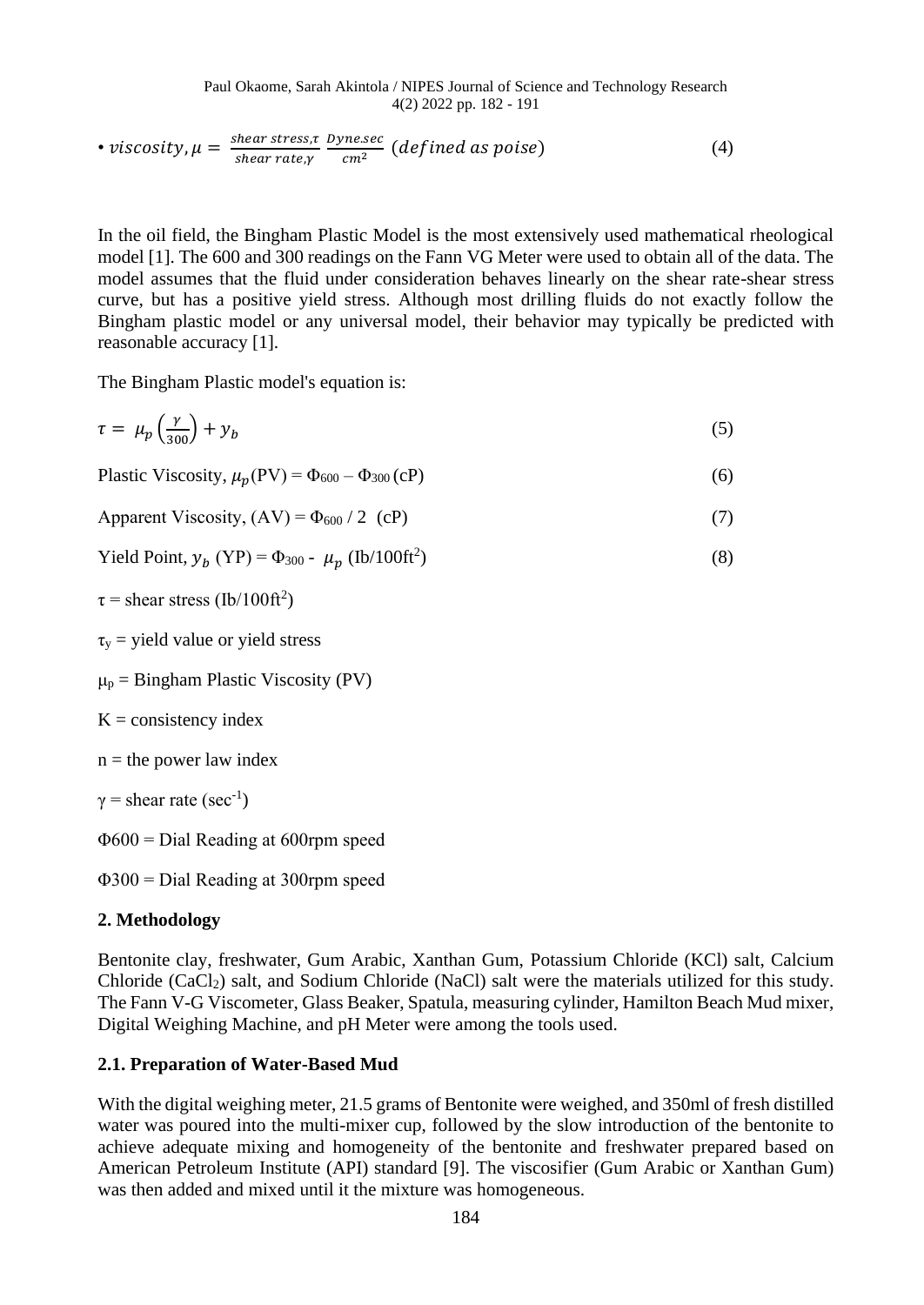## **2.2. Procedure for Measuring Rheological Properties**

Salt in the amounts of 2, 4, 6, 8, and 10 grams was added to the already prepared drilling fluid samples in a volume per volume measurement and carefully mixed until homogeneity was obtained. The Fann V-G viscometer was used for all rheology measurements. The cup RPM and gel strength were the key output variables. The plastic viscosity, apparent viscosity, and yield point were calculated using Equations 6, 7, and 8, utilizing the 600rpm and 300rpm dial reading determined based on the API Specification 13B recommended practice for field testing water-based drilling fluids [10]. The gel strength was determined by setting the Fann V-G viscometer to "GEL" and measuring it in 10 minutes and 10 seconds.

## **3. Results and Discussion**

Tables 1 to 8 shows the test results, which are displayed in Figures 1 to 6, with relevant discussions noted in the discussion section.

| Tuoto II I I John Wutti urililing illuu Taulitiluit Ouilli |                       |                 |                               |                              |                                        |                                          |    |
|------------------------------------------------------------|-----------------------|-----------------|-------------------------------|------------------------------|----------------------------------------|------------------------------------------|----|
|                                                            |                       |                 | Xanthan Gum                   |                              |                                        |                                          |    |
| Wt. of Xanthan<br>Gum in WBM $(g)$                         | Fan<br>Speed<br>(RPM) | Dial<br>Reading | Apparent<br>Viscosity<br>(cP) | Plastic<br>Viscosity<br>(cP) | <b>Yield Point</b><br>$(lb/100$ sq ft) | Gel Strength<br>$(lb/100 \text{ sq ft})$ |    |
|                                                            | 600                   | 226             | 113                           | 42                           |                                        | 10 SECS                                  | 77 |
|                                                            | 300                   | 184             |                               |                              | 142                                    | 10 MINS                                  | 98 |

### Table 2. Fresh water drilling mud + Xanthan Gum +  $CaCl<sub>2</sub>$  salt

|                                       |                          |                    |                 | Xanthan $Gum + CaCl2$                |                              |                                          |                                          |         |    |
|---------------------------------------|--------------------------|--------------------|-----------------|--------------------------------------|------------------------------|------------------------------------------|------------------------------------------|---------|----|
| Wt. of<br>Viscosifier<br>in WBM $(g)$ | Weight<br>of Salt<br>(g) | Fan Speed<br>(RPM) | Dial<br>Reading | Apparent<br><b>Viscosity</b><br>(cP) | Plastic<br>Viscosity<br>(cP) | <b>Yield Point</b><br>(lb/100 sq)<br>ft) | Gel Strength<br>$(lb/100 \text{ sq ft})$ |         |    |
|                                       | 2                        | 600                | 198             |                                      |                              |                                          | 10 SECS                                  | 107     |    |
| -                                     |                          | 300                | 160             | 99<br>38                             | 122                          | 10 MINS                                  | 139                                      |         |    |
|                                       |                          | 600                | 156             |                                      | 25                           | 106                                      | 10 SECS                                  | 78      |    |
|                                       | $\overline{4}$           | 300                | 131             | 78                                   |                              |                                          | 10 MINS                                  | 99      |    |
|                                       |                          | 600                | 125             |                                      | 23                           | 79                                       | 10 SECS                                  | 53      |    |
|                                       | 6                        | 300                | 102             | 62.5                                 |                              |                                          | 10 MINS                                  | 68      |    |
|                                       | 8                        |                    | 600             | 88.5                                 |                              |                                          |                                          | 10 SECS | 40 |
|                                       |                          | 300                | 73              | 44.25                                | 15.5                         | 57.5                                     | 10 MINS                                  | 45      |    |
|                                       |                          | 600                | 52              |                                      |                              |                                          | 10 SECS                                  | 29      |    |
|                                       | 10                       | 300                | 44              | 26                                   | 8                            | 36                                       | 10 MINS                                  | 38      |    |

| $X$ anthan Gum + $KCl$                |                          |                    |                 |                               |                              |                                          |                                          |     |
|---------------------------------------|--------------------------|--------------------|-----------------|-------------------------------|------------------------------|------------------------------------------|------------------------------------------|-----|
| Wt. of<br>Viscosifier<br>in WBM $(g)$ | Weight<br>of Salt<br>(g) | Fan Speed<br>(RPM) | Dial<br>Reading | Apparent<br>Viscosity<br>(cP) | Plastic<br>Viscosity<br>(cP) | <b>Yield Point</b><br>(lb/100 sq)<br>ft) | Gel Strength<br>$(lb/100 \text{ sq ft})$ |     |
|                                       |                          | 600                | 298             |                               |                              |                                          | 10 SECS                                  | 195 |
|                                       |                          | 300                | 265             | 149                           | 33                           | 232                                      | 10 MINS                                  | 232 |
|                                       |                          | 600                | 253             | 126.5                         | 30                           | 193                                      | 10 SECS                                  | 161 |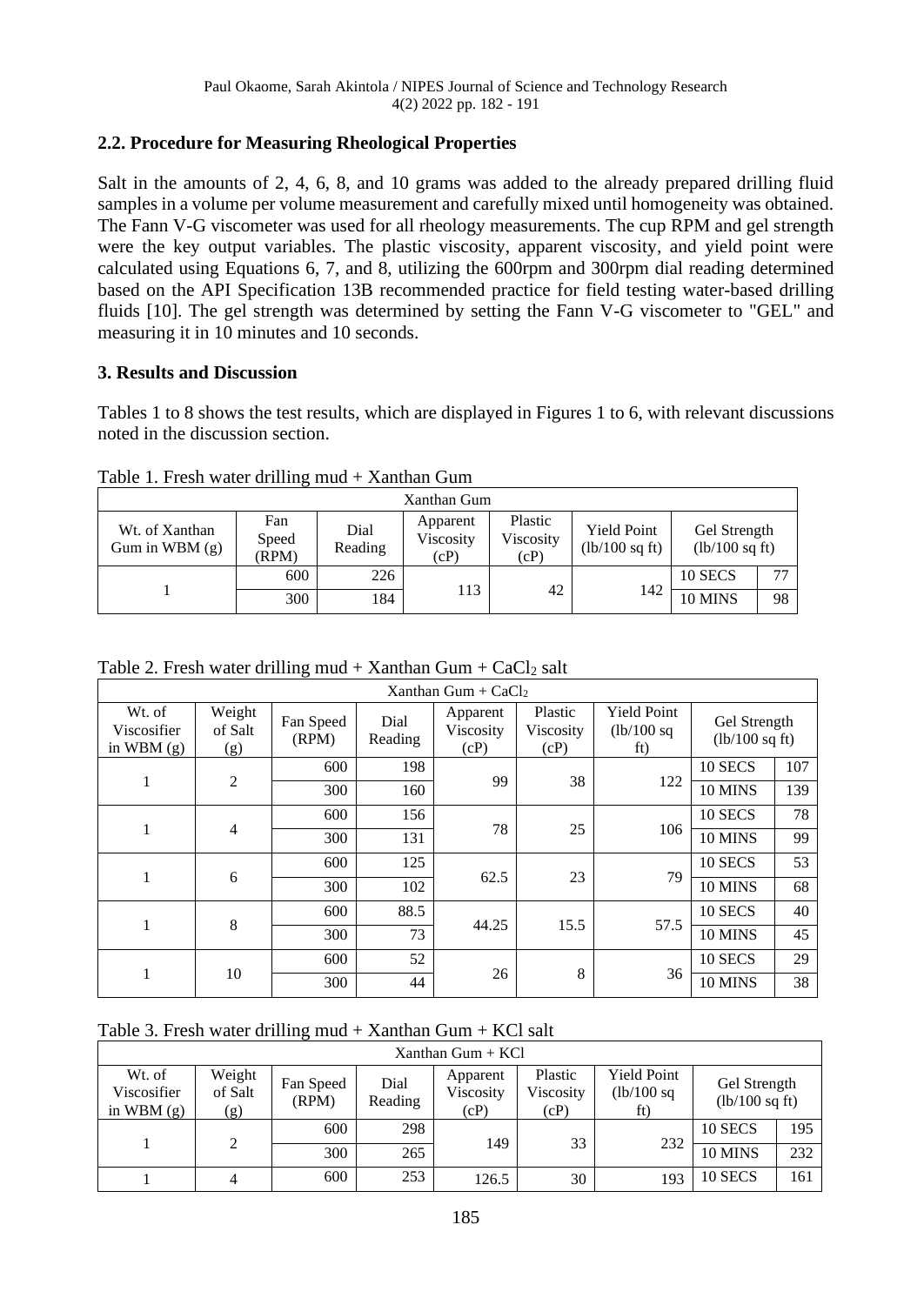### Paul Okaome, Sarah Akintola / NIPES Journal of Science and Technology Research 4(2) 2022 pp. 182 - 191

|  |    | 300 | 223 |     |    |     | 10 MINS | 193 |
|--|----|-----|-----|-----|----|-----|---------|-----|
|  | 6  | 600 | 226 |     | 24 | 178 | 10 SECS | 142 |
|  |    | 300 | 202 | 113 |    |     | 10 MINS | 164 |
|  | 8  | 600 | 210 |     | 25 | 160 | 10 SECS | 115 |
|  |    | 300 | 185 | 105 |    |     | 10 MINS | 125 |
|  | 10 | 600 | 190 | 95  | 22 | 146 | 10 SECS | 75  |
|  |    | 300 | 168 |     |    |     | 10 MINS | 86  |

## Table 4. Fresh water drilling mud + Xanthan Gum + NaCl salt

|                                       |                          |                    |                 | Xanthan $Gum + NaCl$          |                              |                                          |                                |     |
|---------------------------------------|--------------------------|--------------------|-----------------|-------------------------------|------------------------------|------------------------------------------|--------------------------------|-----|
| Wt. of<br>Viscosifier<br>in WBM $(g)$ | Weight<br>of Salt<br>(g) | Fan Speed<br>(RPM) | Dial<br>Reading | Apparent<br>Viscosity<br>(cP) | Plastic<br>Viscosity<br>(cP) | <b>Yield Point</b><br>(lb/100 sq)<br>ft) | Gel Strength<br>(lb/100 sq ft) |     |
|                                       |                          | 600                | 274             |                               |                              |                                          | 10 SECS                        | 170 |
| л                                     | $\mathfrak{2}$           | 300                | 240             | 137                           | 34                           | 206                                      | 10 MINS                        | 205 |
|                                       |                          | 600                | 261             | 130.5                         | 37                           | 187                                      | 10 SECS                        | 161 |
| л                                     | $\overline{4}$           | 300                | 224             |                               |                              |                                          | 10 MINS                        | 191 |
|                                       |                          | 600                | 252             |                               | 40                           | 172                                      | 10 SECS                        | 151 |
| л                                     | 6                        | 300                | 212             | 126                           |                              |                                          | 10 MINS                        | 170 |
|                                       |                          | 600                | 232             |                               | 32                           | 168                                      | 10 SECS                        | 140 |
|                                       | $\,8\,$                  | 300                | 200             | 116                           |                              |                                          | 10 MINS                        | 155 |
|                                       |                          | 600                | 212             |                               |                              | 164                                      | 10 SECS                        | 132 |
|                                       | 10                       | 300                | 188             | 106                           | 24                           |                                          | 10 MINS                        | 145 |

## Table 5. Fresh water drilling mud + Gum Arabic

|                                    |                            |                              | Gum Arabic                    |                              |                                   |                                  |     |
|------------------------------------|----------------------------|------------------------------|-------------------------------|------------------------------|-----------------------------------|----------------------------------|-----|
| Wt. of Xanthan<br>Gum in WBM $(g)$ | Viscocity<br>Dial<br>(RPM) | Viscocity<br>Dial<br>Reading | Apparent<br>Viscosity<br>(cP) | Plastic<br>Viscosity<br>(cP) | <b>Yield Point</b><br>(lb/100 sq) | Gel Strength<br>$(lb/100$ sq ft) |     |
|                                    | 600                        | 328                          |                               |                              |                                   | 10 SECS                          | 196 |
|                                    | 300                        | 283                          | 164                           | 45                           | 238                               | 10 MINS                          | 243 |

## Table 6. Fresh water drilling mud + Gum Arabic +  $CaCl<sub>2</sub>$  salt

|                                       |                          |                    |                 | Gum Arabic + $CaCl2$          |                              |                                          |                                          |     |
|---------------------------------------|--------------------------|--------------------|-----------------|-------------------------------|------------------------------|------------------------------------------|------------------------------------------|-----|
| Wt. of<br>Viscosifier<br>in WBM $(g)$ | Weight<br>of Salt<br>(g) | Fan Speed<br>(RPM) | Dial<br>Reading | Apparent<br>Viscosity<br>(cP) | Plastic<br>Viscosity<br>(cP) | <b>Yield Point</b><br>(lb/100 sq)<br>ft) | Gel Strength<br>$(lb/100 \text{ sq ft})$ |     |
|                                       |                          | 600                | 215             |                               | 7                            |                                          | 10 SECS                                  | 103 |
|                                       | 2                        | 300                | 208             | 107.5                         |                              | 201                                      | 10 MINS                                  | 157 |
|                                       |                          | 600                | 190             | 95                            | 9                            | 172                                      | 10 SECS                                  | 80  |
| л.                                    | $\overline{4}$           | 300                | 181             |                               |                              |                                          | 10 MINS                                  | 103 |
|                                       |                          | 600                | 175             |                               |                              | 151                                      | 10 SECS                                  | 63  |
|                                       | 6                        | 300                | 163             | 87.5                          | 12                           |                                          | 10 MINS                                  | 79  |
|                                       |                          | 600                | 160             |                               |                              |                                          | 10 SECS                                  | 46  |
|                                       | 8                        | 300                | 143             | 80                            | 17                           | 126                                      | 10 MINS                                  | 67  |
|                                       | 10                       | 600                | 130             | 65                            | 10                           | 110                                      | 10 SECS                                  | 30  |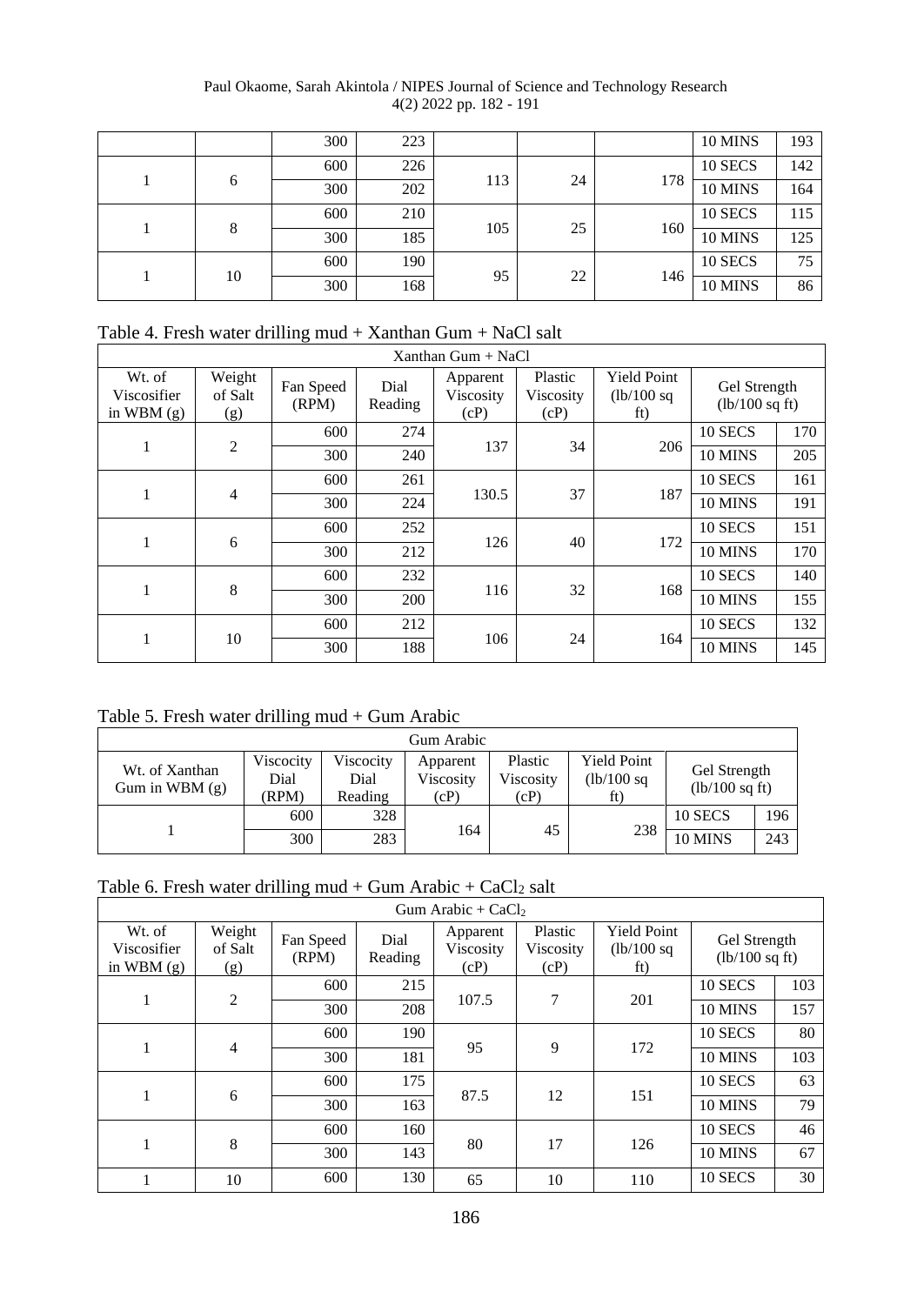| Paul Okaome, Sarah Akintola / NIPES Journal of Science and Technology Research |  |
|--------------------------------------------------------------------------------|--|
| $4(2)$ 2022 pp. 182 - 191                                                      |  |

|                                                           |                          | 300                | 120             |                               |                              |                                        | 10 MINS                          | 50  |  |  |  |  |  |
|-----------------------------------------------------------|--------------------------|--------------------|-----------------|-------------------------------|------------------------------|----------------------------------------|----------------------------------|-----|--|--|--|--|--|
| Table 7. Fresh water drilling mud + Gum Arabic + KCl salt |                          |                    |                 |                               |                              |                                        |                                  |     |  |  |  |  |  |
| $Gum Arabic + KCl$                                        |                          |                    |                 |                               |                              |                                        |                                  |     |  |  |  |  |  |
| Wt. of<br>Viscosifier in<br>WBM(g)                        | Weight<br>of Salt<br>(g) | Fan Speed<br>(RPM) | Dial<br>Reading | Apparent<br>Viscosity<br>(cP) | Plastic<br>Viscosity<br>(cP) | <b>Yield Point</b><br>$(lb/100$ sq ft) | Gel Strength<br>$(lb/100$ sq ft) |     |  |  |  |  |  |
| 1                                                         | 2                        | 600                | 237             | 118.95                        | 19                           | 199                                    | 10 SECS                          | 103 |  |  |  |  |  |
|                                                           |                          | 300                | 218             |                               |                              |                                        | 10 MINS                          | 121 |  |  |  |  |  |
| 1                                                         | $\overline{4}$           | 600                | 192             | 96                            | 12                           | 168                                    | 10 SECS                          | 95  |  |  |  |  |  |
|                                                           |                          | 300                | 180             |                               |                              |                                        | 10 MINS                          | 112 |  |  |  |  |  |
|                                                           | 6                        | 600                | 179             | 89.5                          | 12                           | 155                                    | 10 SECS                          | 103 |  |  |  |  |  |
|                                                           |                          | 300                | 167             |                               |                              |                                        | 10 MINS                          | 118 |  |  |  |  |  |
| 1                                                         | 8                        | 600                | 159             | 79.5                          | 39                           | 81                                     | 10 SECS                          | 90  |  |  |  |  |  |
|                                                           |                          | 300                | 120             |                               |                              |                                        | 10 MINS                          | 105 |  |  |  |  |  |
| 1                                                         | 10                       | 600                | 129             | 64.5                          | 32                           | 65                                     | 10 SECS                          | 80  |  |  |  |  |  |
|                                                           |                          | 300                | 97              |                               |                              |                                        | 10 MINS                          | 95  |  |  |  |  |  |

Table 8. Fresh water drilling mud + Gum Arabic + NaCl salt

| Gum Arabic + NaCl                  |                          |                    |                 |                               |                              |                                                |                                  |     |  |  |  |  |  |
|------------------------------------|--------------------------|--------------------|-----------------|-------------------------------|------------------------------|------------------------------------------------|----------------------------------|-----|--|--|--|--|--|
| Wt. of<br>Viscosifier in<br>WBM(g) | Weight<br>of Salt<br>(g) | Fan Speed<br>(RPM) | Dial<br>Reading | Apparent<br>Viscosity<br>(cP) | Plastic<br>Viscosity<br>(cP) | <b>Yield Point</b><br>$(lb/100 \text{ sq ft})$ | Gel Strength<br>$(lb/100$ sq ft) |     |  |  |  |  |  |
|                                    | 2                        | 600                | 180             | 90                            | 11                           | 158                                            | 10 SECS                          | 110 |  |  |  |  |  |
|                                    |                          | 300                | 169             |                               |                              |                                                | 10 MINS                          | 133 |  |  |  |  |  |
|                                    | $\overline{4}$           | 600                | 171             | 85.5                          | 12                           | 147                                            | 10 SECS                          | 102 |  |  |  |  |  |
|                                    |                          | 300                | 159             |                               |                              |                                                | 10 MINS                          | 119 |  |  |  |  |  |
|                                    | 6                        | 600                | 155             | 77.5                          | 12                           | 131                                            | 10 SECS                          | 85  |  |  |  |  |  |
|                                    |                          | 300                | 143             |                               |                              |                                                | 10 MINS                          | 107 |  |  |  |  |  |
|                                    | $\,8\,$                  | 600                | 136             | 68                            | 7                            | 122                                            | 10 SECS                          | 65  |  |  |  |  |  |
|                                    |                          | 300                | 129             |                               |                              |                                                | 10 MINS                          | 95  |  |  |  |  |  |
|                                    | 10                       | 600                | 110             | 55                            | 20                           | 70                                             | 10 SECS                          | 50  |  |  |  |  |  |
|                                    |                          | 300                | 90              |                               |                              |                                                | 10 MINS                          | 80  |  |  |  |  |  |



Figure 1. Effect of Xanthan Gum and CaCl<sub>2</sub> salt on the Viscosity of the Drilling Fluid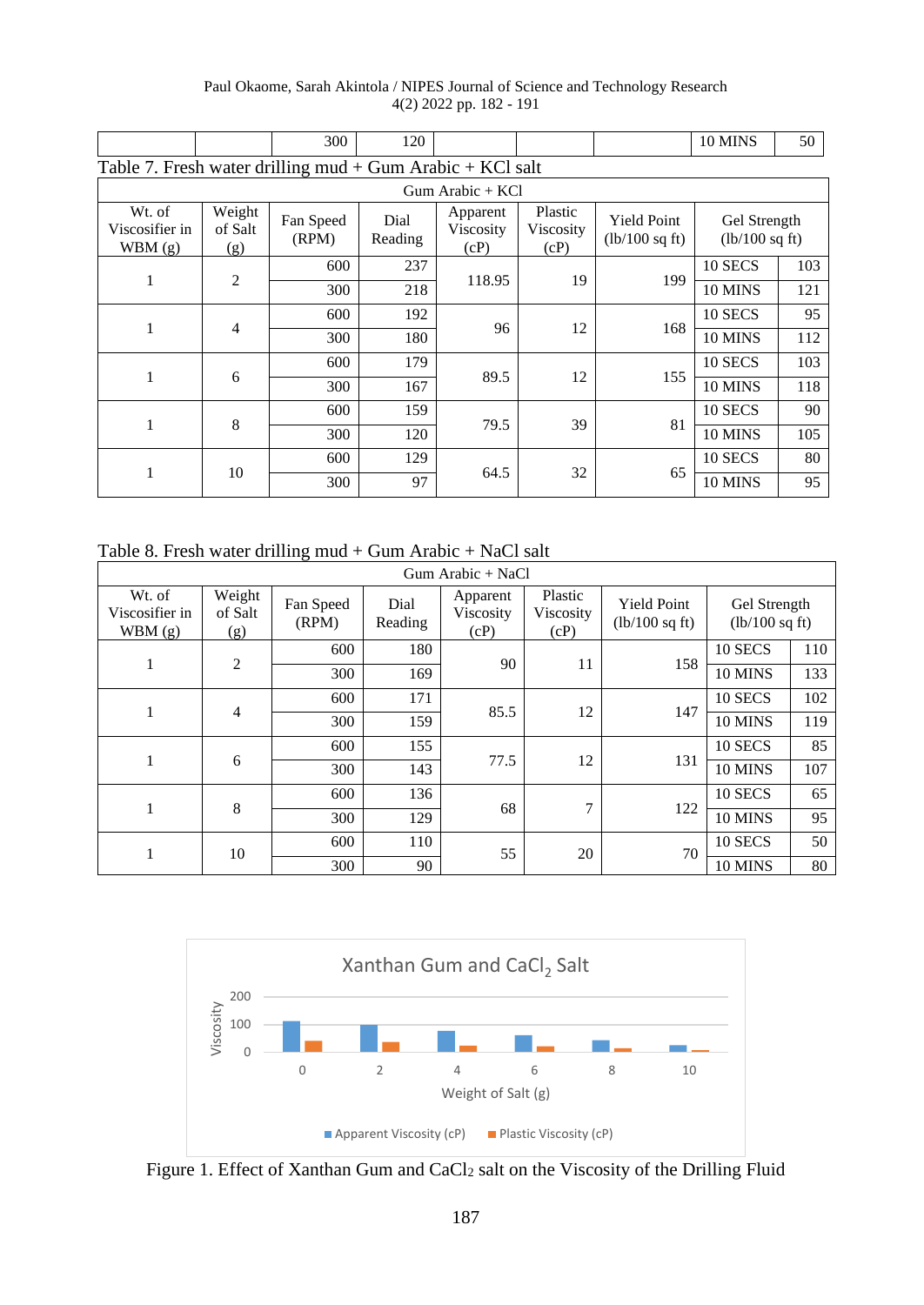

Figure 2 Effect of Xanthan Gum and KCl salt on the Viscosity of the Drilling fluid



Figure 3 Effect of Xanthan Gum and NaClsalt on the Viscosity of the Drilling fluid



188 Figure 4 Effect of Gum Arabic and CaCl<sub>2</sub> salt on the Viscosity of the Drilling fluid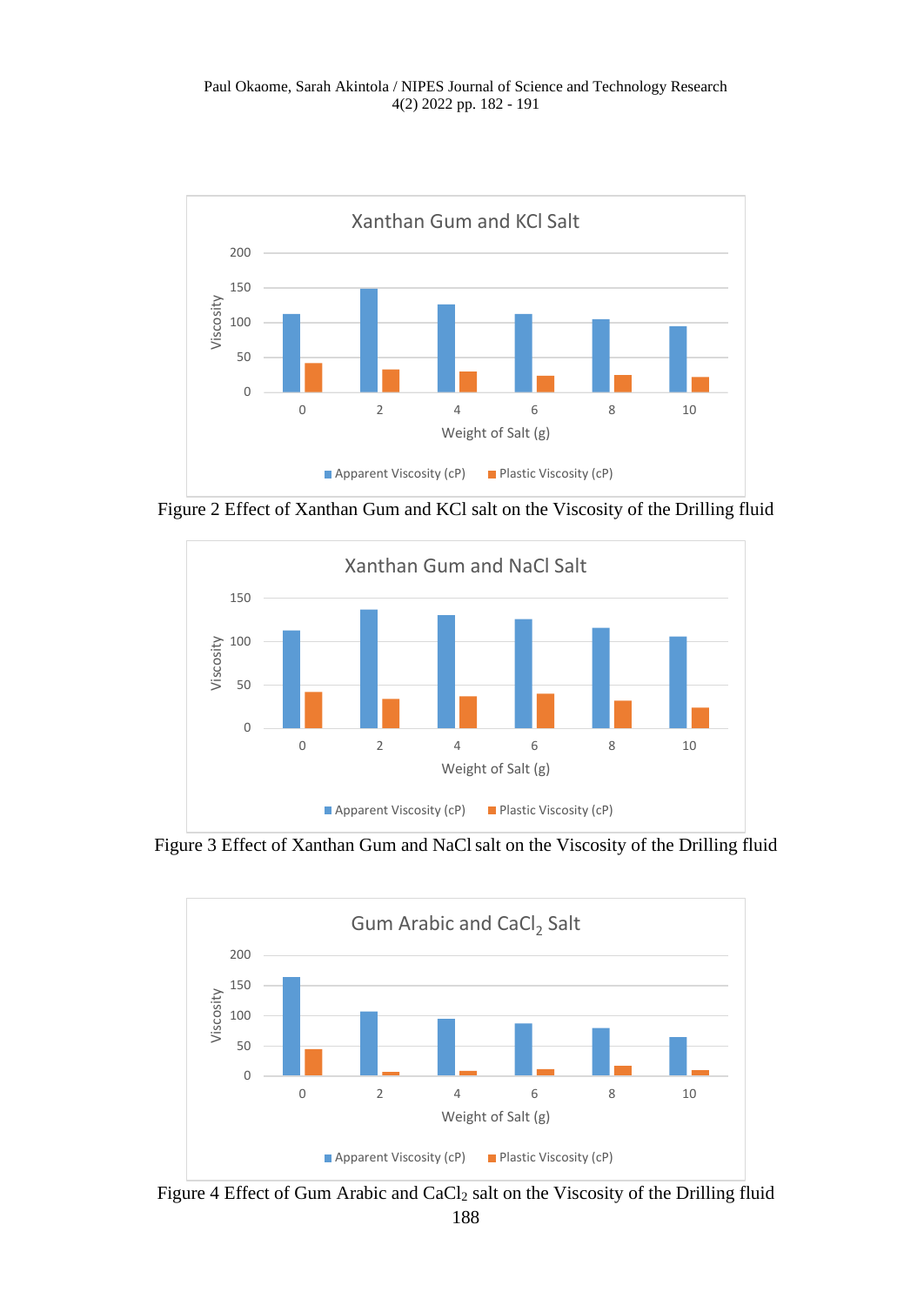

Figure 5 Effect of Gum Arabic and KCl salt on the Viscosity of the Drilling fluid



Figure 6 Effect of Gum Arabic and NaCl salt on the Viscosity of the Drilling fluid

The effects of CaCl<sub>2</sub>, NaCl, and KCl salts on the rheological properties of fresh water-based drilling fluid with additives (viscosifiers in this case, Xanthan Gum or Gum Arabic) were investigated using five different salt sample weights for each of the three distinct salts used, with the viscosifier weight remaining constant (1 gram) for all samples analyzed.

CaCl<sup>2</sup> in Xanthan Gum Viscosified Water-based Drilling Mud

From the results in Figure 1, a downward trend of plastic viscosity and apparent viscosity is seen with a corresponding increase of  $CaCl<sub>2</sub>$  weight. This salt weight in solution is perceived in this instance as the concentration of salt and an increase in weight infers a corresponding increase in the concentration of salt. Also, from the tables of results, the ability of the drilling fluid to hold cutting and transport them to the surface (Gel Strength) was badly depleted upon the increase in the concentration of salts. This effectively means that  $CaCl<sub>2</sub>$  has a depleting effect on the rheological properties of Gum Arabic.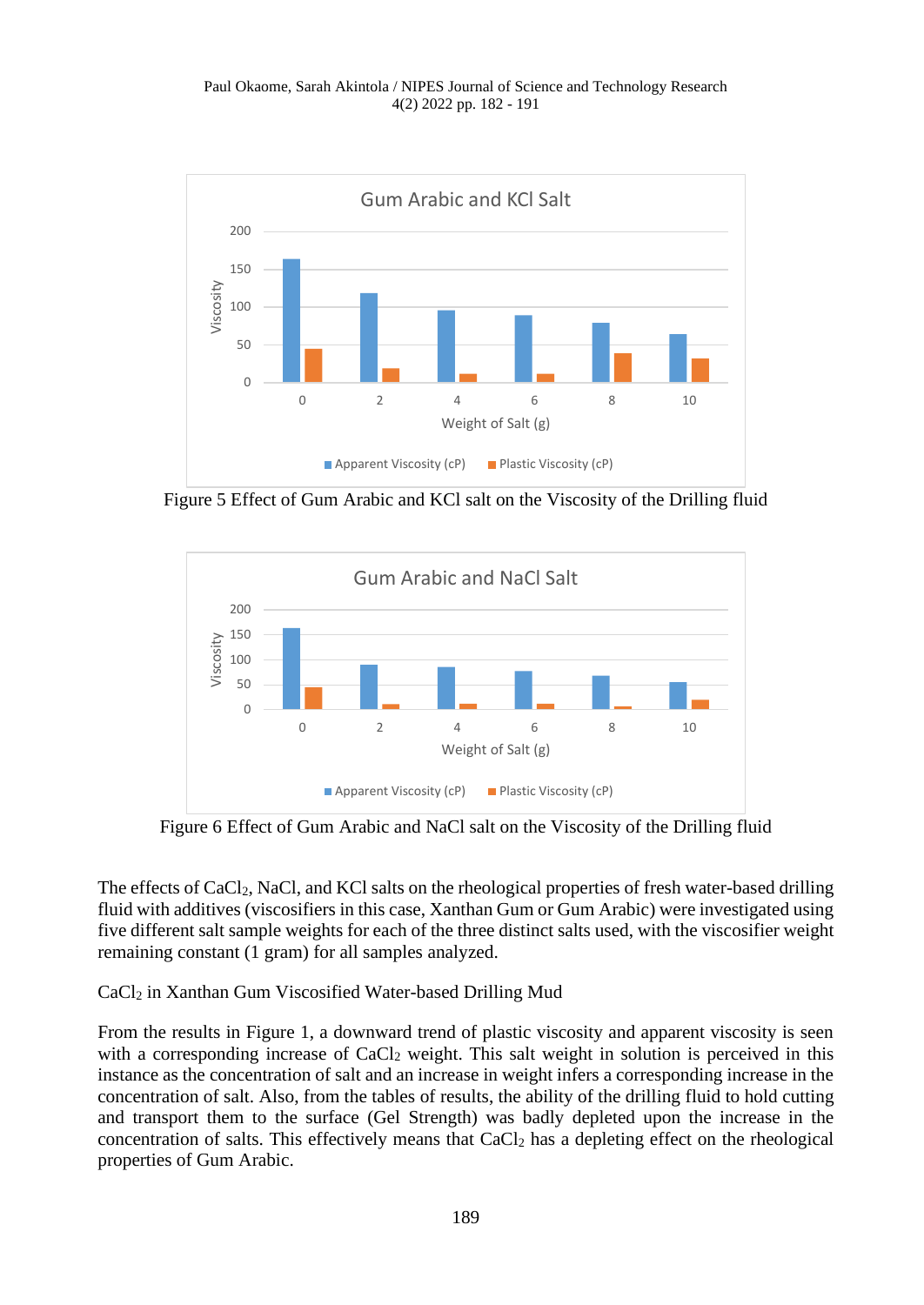## KCl in Xanthan Gum Viscosified Water-based Drilling Mud

From the results in Figure 2, a downward trend plastic viscosity and apparent viscosity is seen with corresponding increase of KCl weight. This salt weight in solution is perceived in this instance as concentration of salt and an increase in weight infers a corresponding increase in concentration of salt. Also, from the tables of results, the ability of the drilling fluid to hold cutting and transport them to the surface (Gel Strength) was badly depleted upon increase in concentration of salts. This effectively means that KCl has a depleting effect on the rheological properties of Xanthan Gum.

## NaCl in Xanthan Gum Viscosified Water-based Drilling Mud

From the results in Figure 3, a downward trend of plastic viscosity and apparent viscosity is seen with a corresponding increase of NaCl weight. This salt weight in solution is perceived in this instance as the concentration of salt and an increase in weight infers a corresponding increase in the concentration of salt. Also, from the tables of results, the ability of the drilling fluid to hold cutting and transport them to the surface (Gel Strength) was badly depleted upon an increase in the concentration of salts. This effectively means that NaCl has a depleting effect on the rheological properties of Xanthan Gum.

## CaCl<sup>2</sup> in Gum Arabic Viscosified Water-based Drilling Mud

From the results in Figure 4, a downward trend of plastic viscosity and apparent viscosity is seen with a corresponding increase of CaCl<sub>2</sub> weight. This salt weight in solution is perceived in this instance as the concentration of salt and an increase in weight infers a corresponding increase in the concentration of salt. Also, from the tables of results, the ability of the drilling fluid to hold cutting and transport them to the surface (Gel Strength) was badly depleted upon an increase in the concentration of salts. This effectively means that  $CaCl<sub>2</sub>$  has a depleting effect on the rheological properties of Gum Arabic.

### KCl in Gum Arabic Viscosified Water-based Drilling Mud

From the results in Figure 5, a downward trend of plastic viscosity and apparent viscosity is seen with a corresponding increase of KCl weight. This salt weight in solution is perceived in this instance as the concentration of salt and an increase in weight infers a corresponding increase in the concentration of salt. Also, from the tables of results, the ability of the drilling fluid to hold cutting and transport them to the surface (Gel Strength) was badly depleted upon an increase in the concentration of salts. This effectively means that KCl has a depleting effect on the rheological properties of Gum Arabic.

### **4. Conclusion**

Calcium Chloride (CaCl2), Potassium Chloride (KCl), and Sodium Chloride (NaCl) Salts each had detrimental impacts on the desirable rheological properties of the Gum Arabic and Xanthan Gum viscosified water-based drilling fluid, according to this research.

A decreasing trend in plastic viscosity and apparent viscosity was seen across all samples, while the salt weight was increased as can be seen in the visualizations and tables of data. This salt weight in solution is interpreted as salt concentration in this case, and an increase in weight implies an increase in salt concentration.

Salts had a detrimental impact on the desirable rheological properties of the Gum Arabic and Xanthan Gum viscosified water-based drilling fluid, according to this research.